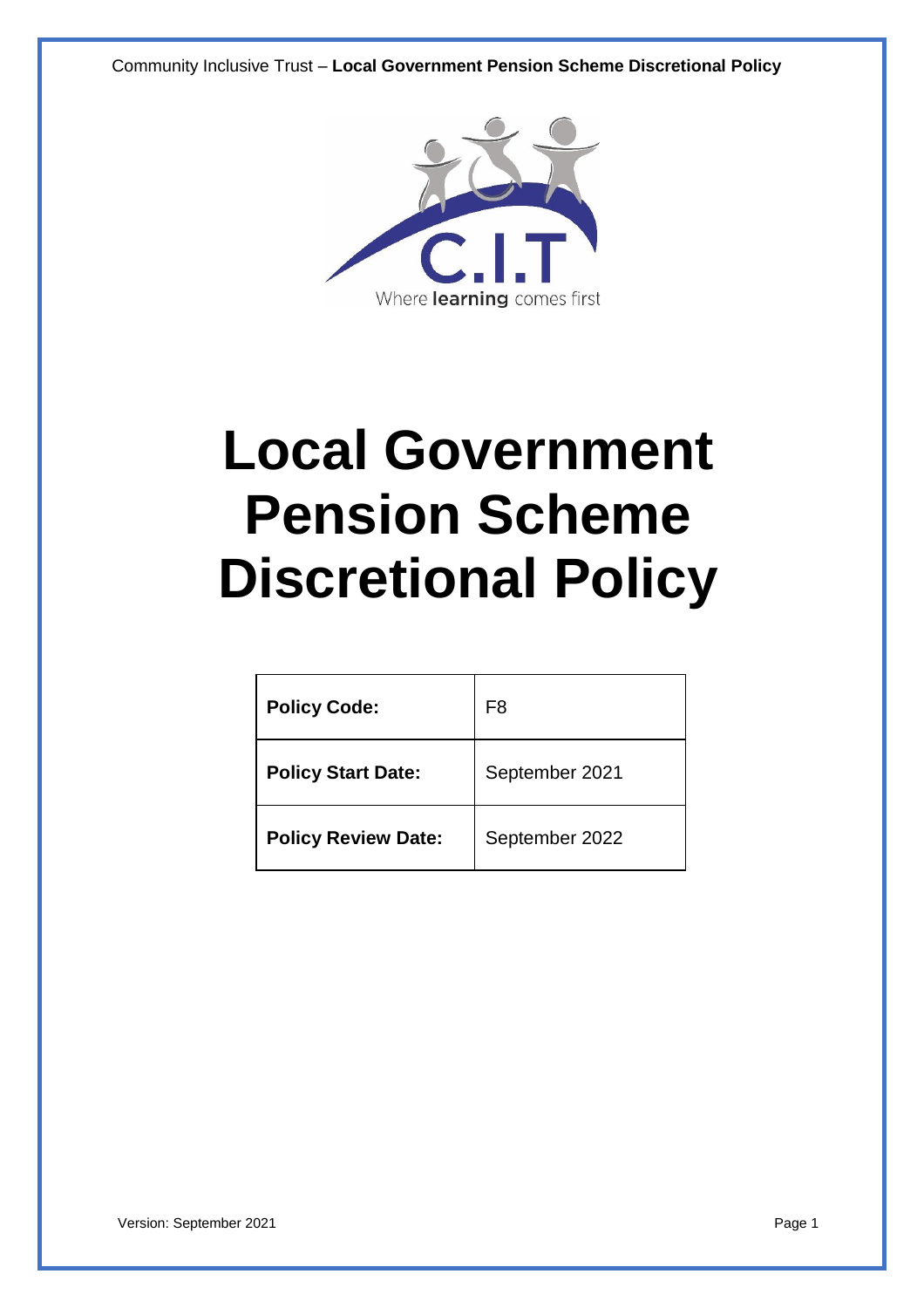## **1. Purpose**

1.1 This statement sets out the policy of Community Inclusive Trust for application of the Employer's Discretions contained within the Local Government Pension Scheme Regulations.

## **2. Scope**

- 2.1 This statement of policy applies to employees of Community Inclusive Trust who are members of the Local Government Pension Scheme 'LGPS' and should be read in accordance with the Local Government Pension Regulations relating to the pension fund for which the employee is eligible.
- 2.2 This policy outlines how the Trust will exercise a number discretions under the LGPS in England and Wales which was amended from 1 April 2014. The provisions of the new LGPS, together with protections for members benefits accrued before 1 April 2014, are now contained in the Local Government Pension Scheme Regulations 2013 (the 'LGPS Regulations 2013'), the Local Government Pension Scheme (Transitional Provisions, Savings and Amendment) Regulations 2014 (the 'LGPS Transitional Regulations 2014') and the Local Government Pension Scheme (Amendment) Regulations 2018 ('LGPS Amendment Regulations 2018').

## **3. Responsibilities**

- 3.1 It is the responsibility of the Trust to exercise its discretionary powers reasonably. The discretionary powers will:
	- 3.1.1 be exercised in the public interest;
	- 3.1.2 not be used for an ulterior motive;
	- 3.1.3 be used with regard to all relevant factors (Costs to the Trust will be balance against benefit for the Trust);
	- 3.1.4 only be used where there is a real and substantial benefit to the Trust in return for incurring extra costs;
	- 3.1.5 only be used having considered the views of the scheme Actuary; and
	- 3.1.6 be duly recorded when used.
- 3.2 The Trust will also consider the views of the pensions administering authority, currently West Yorkshire Pension Fund.
- 3.3 In support of its deliberations regarding requests made on compassionate grounds, the Trust will take into account all relevant factors and require whatever information, documentation and supporting evidence it considers appropriate.
- 3.4 The employer discretionary powers will be exercised having regard to the extent to which the exercise of any policy discretion would lead to a serious loss of confidence in the public service.

# **4.0 Health & Safety Statement**

4.1 DSE and other ICT equipment should conform to the Trust's H&S policies for safe working practices.

## **5.0 Discretionary Policy Statement**

5.1 **Shared Cost Additional Pension Scheme – Regulations 16(2)(e) and 16(4)(d) of the**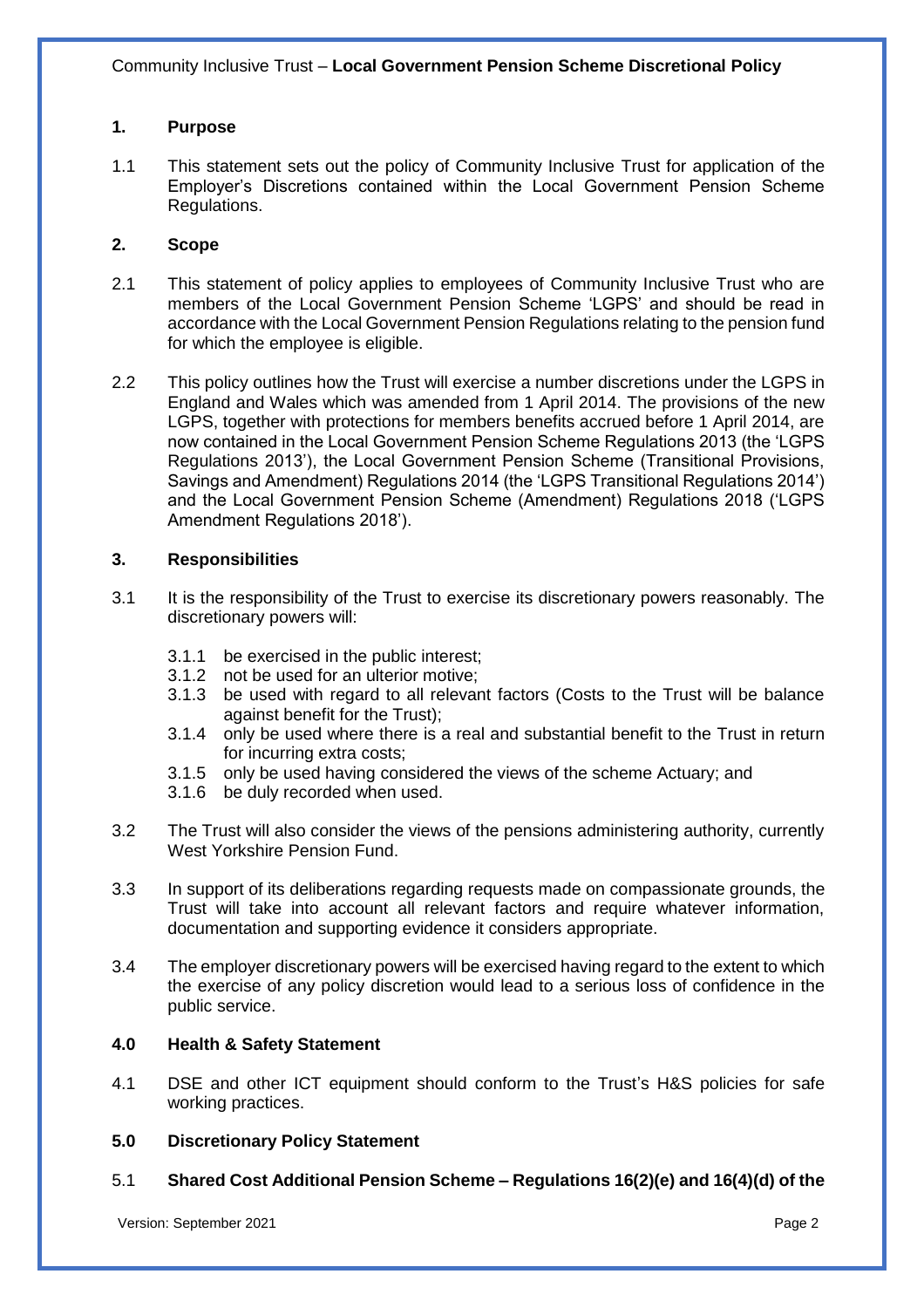**2013 Regulation.** An employer can choose to pay for or contribute towards a members Additional Pension contract via a Shared Cost Additional Pension Contract (SCAPC).

- 5.1.1 As a general rule, the Trust's policy is not to exercise this discretion but the Community Inclusive Trust will consider individual cases on their merits having regard to the cost to the Trust. Any application must be supported by a business case in writing.
- 5.2 **Awarding Additional Pension – Regulation 31 of the 2013 Regulations.** An employer can choose to grant additional pension to an active member by reason of redundancy or business efficiency (up to £6,500 per annum as at 1 April 2014 – this figure is inflation proofed annually).
	- 5.2.1 As a general rule, the Trust's policy is not to exercise this discretion, but it will consider individual cases on their merits and having regard of the cost to the Trust.
- 5.3 **Flexible Retirement – Regulations 30(6) of the 2013 Regulations and Regulation 11(2) of the 2014 Regulations.** Employers may allow a member from age 55 onwards to draw all or part of the pension benefits they have already built up while still continuing in employment. This is subject to the employer agreeing to the member either reducing their hours or moving to a position on a lower grade. In such cases, pension benefits will be reduced in accordance with actuarial tables, unless the employer waives reduction on compassionate grounds or a member has protected rights.
	- 5.3.1 When exercising its discretion in relation to flexible retirement, the Trust will look at its operating requirements; have regard to pension fund members' individual circumstances and the impact on services of granting flexible retirement together with the cost to the Trust.
	- 5.3.2 As a general rule, the Trust will only grant flexible retirement to members where there is, in the opinion of the Trust, a financial or operational benefit to the Trust in granting the member's request for flexible retirement.
	- 5.3.3 As a general rule, the Trust's policy is not to exercise this discretion but will consider individual cases on their merits having regard to the cost to the Trust.
	- 5.3.4 Any application by a scheme member must be supported by a business case in writing.
	- 5.3.5 The Trust will not as a general rule, exercise its discretion to waive any actuarial reduction in benefits although each case will be considered on its merits.
- 5.4 **Waiving Actuarial Reductions – Regulation 30(8) of the 2013 Regulations.** Employers have the power to waive, on compassionate grounds, the actuarial reduction (in whole or part) applied to members benefits paid on the grounds of flexible retirement. Employers may also waive, on compassionate grounds, the actuarial reduction (in whole or part) applied to a members benefits for deferred members and suspended tier 3 ill health pensions who elect to draw benefits on or after age 60 and before normal pension age. Employers also have the power to waive (in whole or part) the actuarial reduction applied to active members benefits when a member chooses to voluntarily draw benefits on or after age 55 and before age 60.
	- 5.4.1 As a general rule, the Trust's policy is not to exercise these discretions but it will consider individual cases on their merits having regard to the compassionate